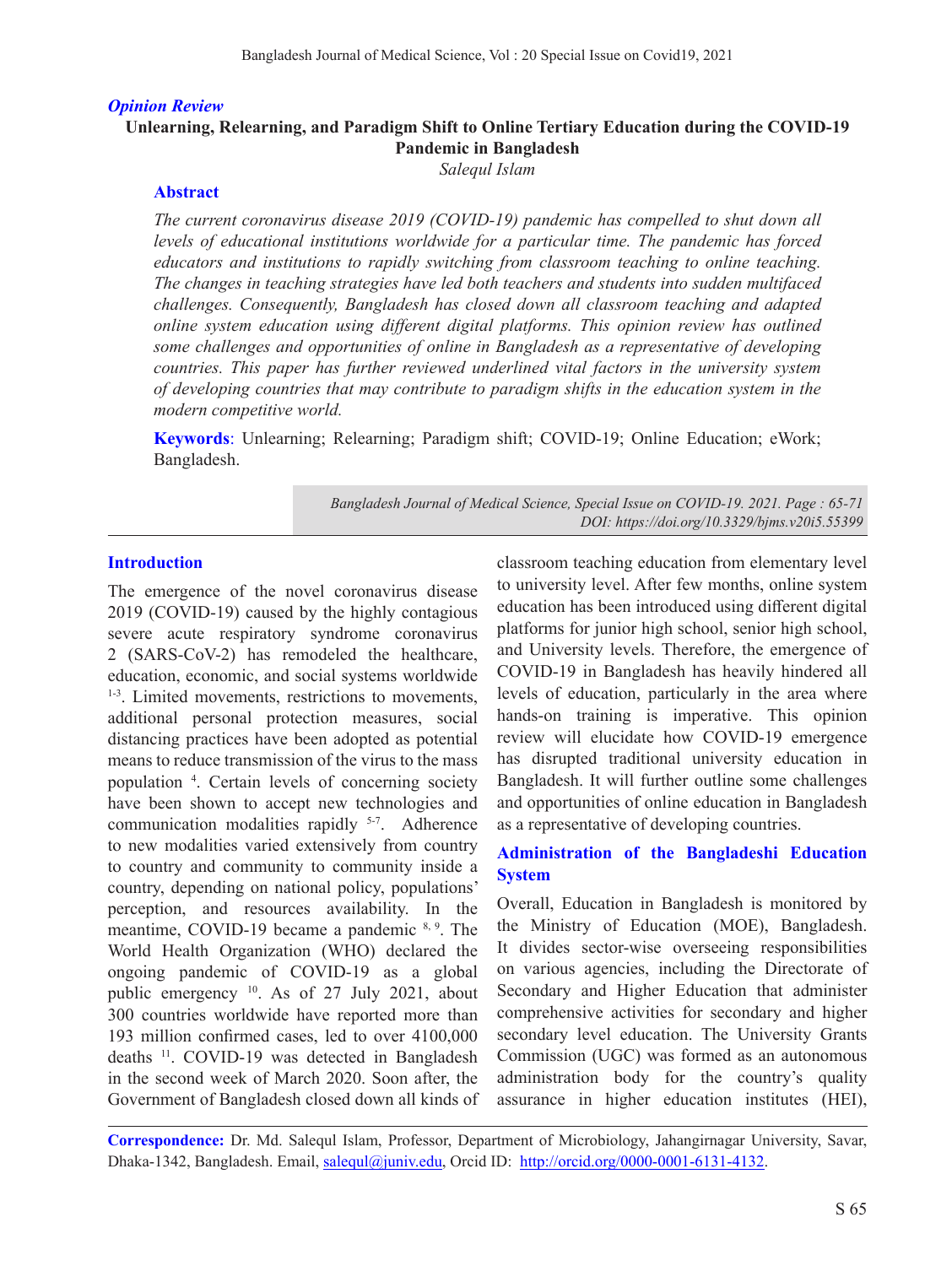which are public universities <sup>12</sup>. The Bangladeshi UGC is modeled after the British University Grants Committee. This British model was followed in other South Asian countries, formerly part of British India <sup>13</sup>. On the other hand, the Bangladesh government's Primary and Mass Education Ministry solely oversees elementary education and non-formal education programs for children and adults.

# **Traditional Undergraduate and Master degree Education in Bangladesh**

UGC is an agency that disburses Bangladesh government funds (grants) to public universities. In addition, it coordinates and regulates both public and private universities regarding their compliance to set quality criteria. Undergraduate university education in Bangladesh has been well structured as four years of coursework, followed by some short internship training related to primary subject's working fields. Usually, during the first two years, students learn the fundamental of the significant subject and several supportive extra-departmental associated courses. Universities have adopted different curricula for Bachelor's (Honours) Degree that usually consist of 140-168 credits. The total number of credits of each bachelor program is distributed into theoretical, practical at laboratory, field-work, internship/ industrial training courses, and in viva-voce examination to assess a comprehensive knowledge gain by the students. The whole undergraduate program extends for eight consecutive semesters under four academic years (exceptionally, some departments require 10 semesters for five years) divided into four interlinked parts. One academic year is divided into two consecutive semesters, and examinations are held at the end of each semester. Public universities run their programs following both years- and semester-systems. Most private universities use semester systems, but trimester systems are also standard at private universities. The Master's degree courses under most Bangladeshi Universities remain over one academic year under two consecutive semesters. The master's degree course is divided into two groups: general Group and thesis Group. Students under the thesis group are supposed to conduct some capstone research project under a mentorship of a faculty from the respective or related department.

Bangladesh's higher education system has affiliated smaller teaching institutions called colleges under Bangladesh's National University (NU) to provide tertiary-level education. However, not all NU-

affiliated colleges teach the full range of bachelor's or master's degree programs, much smaller than universities. The Bangladesh Open University (BOU) offers diploma, bachelor's, and master's programs via distance education. The colleges under NU and BOU bear some low reputation of building quality education compared with full universities. Many colleges only offer upper-secondary (higher secondary school certificate, HSC) level education 12, 13.

### **COVID-19 Pandemic, eWork, Online Education, and Distant learning**

COVID-19 was first identified in Wuhan, China, in December 2019. By 27th July 2021, there were 193.7 million cases and over 4154,600 deaths worldwide, with an aggressive case fatality ratio (CFR) among confirmed cases  $11$ . The first reported cases for COVID-19 in Bangladesh were detected in early March  $14, 15$ , and by  $6<sup>th</sup>$  August 2021, there were over 1,335,260 confirmed cases with 22,150 deaths giving a CFR of 1.65% 16. However, there are possibilities of underreporting COVID-19 cases in Bangladesh due to resources, healthcare personnel, and facilities 17. As WHO forecasted SARS-CoV2 as a highly contagious virus, countries all over the world imposed different levels of movement restrictions in the name of complete or partial lockdowns, social distancing regulations, and state of emergency 4, 10.

Along with many countries, the Bangladesh government declared to shut down places, including educational institutions, to reduce human COVID-19 transmission 18. More than 1.5 billion enrolled students of all ages worldwide got interruption of education 19, 20. All levels of Bangladeshi students have experienced the interruption of education for a long time. School closure associated with COVID-19 is longer and more uncertain than other sporadic instances like natural calamity, civil unrest, war, and strikes. Hence, policymakers and educators had to think of some emergency methods to ensure the continuity of education. In the social distancing situation, healthcare and education institutions in many countries started shifting to electronic work (eWork) policy 21-23. Consequently, online distant teaching-learning education practice has been adopted in different delivery modes to substitute conventional classroom education.

## **Challenges of Online Education Modalities**

The electronic educational practices during the COVID-19 pandemic are called at different names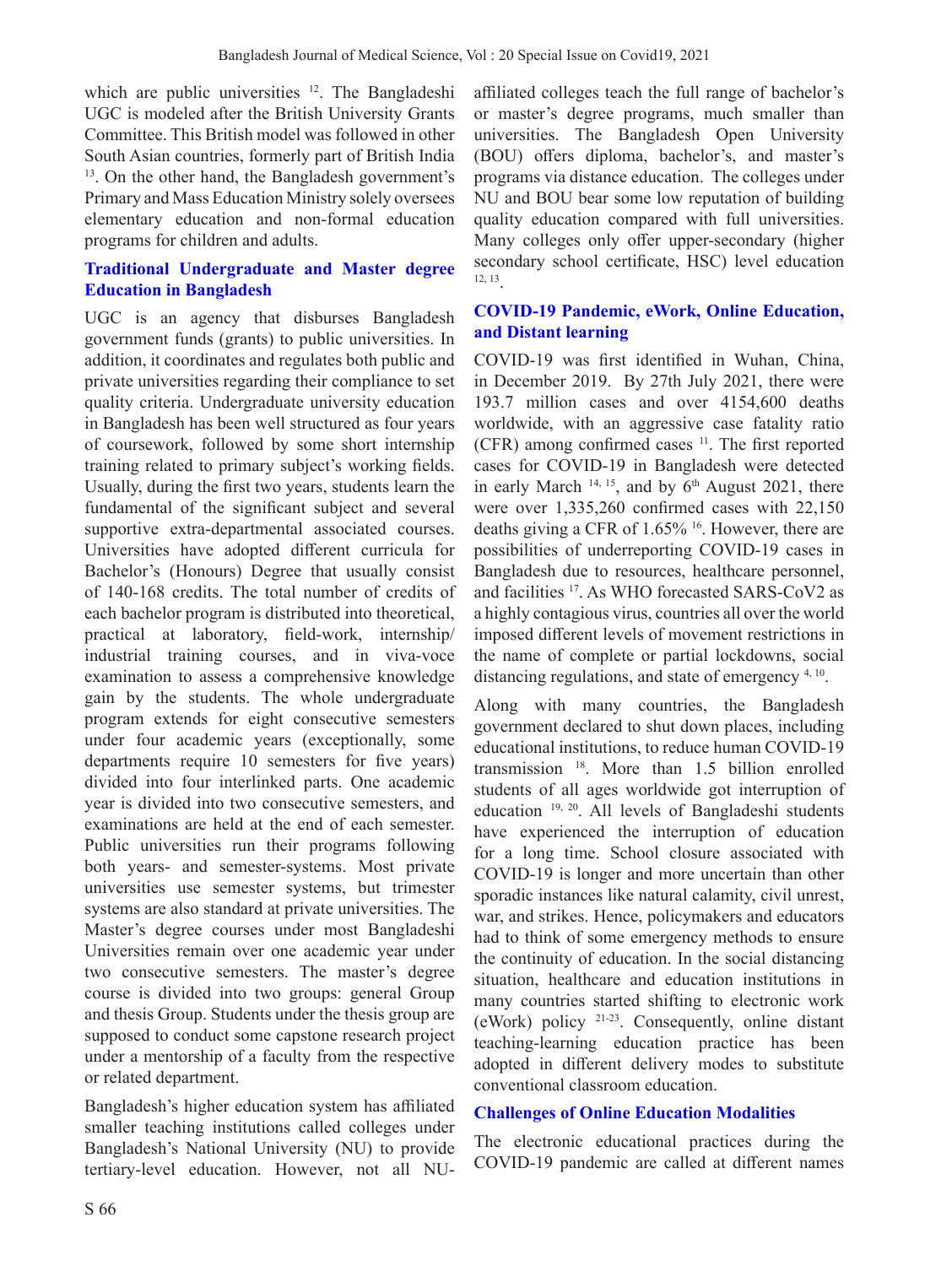in different countries, notably distance education, e-learning, online education, and school from home. The sudden transition to electronic communication for distant teaching-learning modalities has made the previously established class-teaching approach obsolete. The whole teaching community, including learners, teachers, and parents, is experiencing a great deal of anxiety for shifting from face-to-face to online teaching with limited or no prior exposure in some cases. Other restrictions like self-isolation, lockdown, chances of COVID-19 infection, decreasing family income, job insecurity have impacted a multiple added burden to all the teachinglearning stakeholders. With the uncertainty of human existence in this pandemic, deficiency of technology know-how and its appropriate resources have resulted in anxiety and trauma to students, teachers, and guardians. It has put some bottle-neck pressure on all the concerned allies, especially in resource lagging countries, including Bangladesh.

UGC of Bangladesh has recognized the necessity of online education during the COVID-19 pandemic. The authority has endorsed guidelines to all public and private universities to transit from face-to-face to online teaching. However, most Bangladeshi students and faculty members had no fundamental training and resources to accept the challenges of e-teaching-learning in most university settings. As rarely our teachers and students earned prior exposure to conducting online education. We recognized some inherent barriers of online education at university: weak technical skills, poor infrastructure (scarcity of computers/smartphones for students, poor internet speed, interruption of electricity), unstable institutional strategies, and high internet cost 24. A typical negative attitude of both teachers and students acts as a barrier to shifting e-education methods. Lack of insufficient technical skills was the first challenge identified in online teaching for university students and faculty. An insufficient computer using and writing skills have provoked a negative attitude, particularly from teachers towards embracing the new e-education system. The lack of technical skills generates confidence that negatively impacts online learning delivery <sup>25</sup>. The students who find difficulty adopting the technical know-how of online education systems may negatively impact their mental health 26. Online teaching makes students into less-engaged, unattended passive learners. The unengaged students can collect the requisite lecture notes, lecture recordings, study content from the online repository.

E-learning minimizes the possibility of building an excellent mentoring relationship between faculty and students as well. Notably, online education has a severe flaw for subjects where hands-on training and demonstration are imperative. Hands-on training builds students' competence in their professional subjects by increasing the breadth and depth of their learning. One of the challenges of online classes we recognize is the interruption of internet connection either at teachers' or students' end, voice quality we compromise very frequently in our online teaching system. The e-learning system engages students and teachers for a long time in front of the computer screen and upsets social interaction, reducing reallife verbal and nonverbal communication, which are reasonable means of passive learning 27.

## **Opportunities of Online Education System**

Besides many challenges, online pedagogy has brought several opportunities to tertiary education systems in developing countries. Online education favors the flexibility of teachers and students for setting lesson plans. Teaching is a lifetime learning process. Online education brings new opportunities for instructors and students to be acquainted with different digital platforms for teaching-learning. The development of electronic communications for university education will be a great addition to the existing conventional systems. The shifting of electronic communication channels develops students' and teachers' instructional skills, learning skills, administrative services, and educational facilities. Adopted digital technology in university education helps to engage all students from suitable remote locations. The system allows teachers to regularly check in with students for feedback on course materials and assignments more conveniently with digital forms and drives. Technology can automate some tedious assessment tasks of instructors, such as keeping track of student attendance, performance, and grading for quizzes. Therefore, integrating technology in the classroom can reduce the amount of time spent on minor tedious tasks.

Technology is an essential life skill for both teachers and students in the current digital world. Being digitally literate is in no way inferior to obtaining isolated technological skills for students' careerism. Creative presentations, learning to search necessary information from reliable internet sources, and maintaining online communication with proper etiquette are vital skills students can learn from their classroom. Real-time e-communication skills from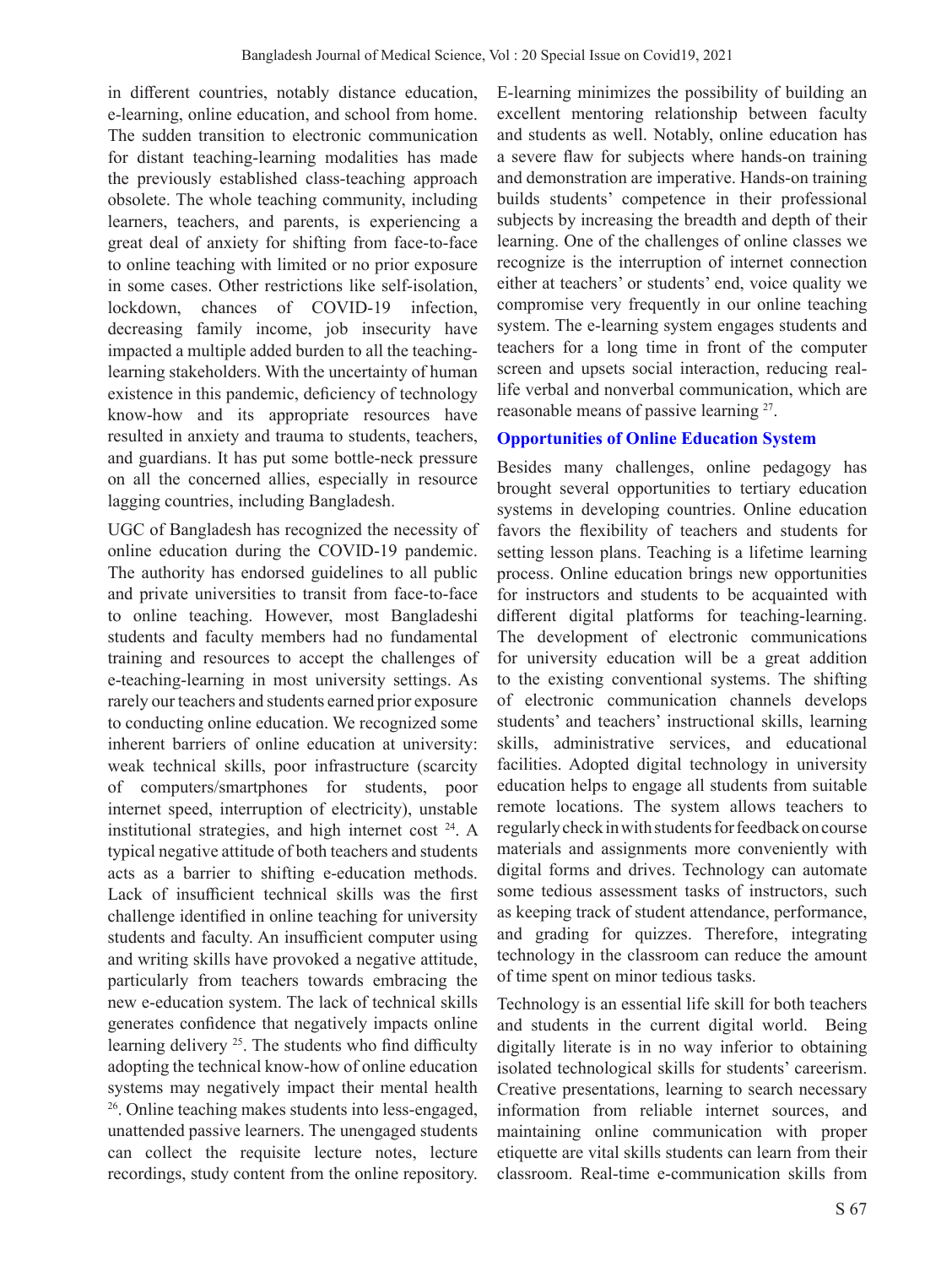mobile technology are a must-have requirement for students for almost any potential career today. Investment for shifting to technology-based education in the universities of developing countries will boost students' achievement for a better return 28. COVID-19 pandemic provides a paradoxical opportunity to developing world's education systems to cope with the generation Z teaching-learning system of the developed world 29.

### **Unlearning, Relearning, and Life-long learning in Education**

Modern teaching methodologies suggest teachers and students in a continuous process of learning, promoting student engagement, understanding, and supporting life-long learning  $(LLL)$  <sup>30, 31</sup>. LLL is defined as intentional learning that people engage in throughout their lives for personal and professional fulfilment to improve their life quality  $32$ . It has been recognized as a critical and comprehensive educational goal in the ever-changing societal and professional demands <sup>33</sup>. In recent years, LLL has emerged as a significant wing of education policy around the globe  $31, 32$ . It enhances the development of a lifelong learning attitude in the students and teachers that would help them adapt and learn throughout their lives in a broad range of situations and from many divergent sources. During the shutdown of all universities and higher education institutions in the COVID-19 pandemic, the authority needs to develop different sustainable education delivery modalities to fulfill the purposes of education in this contemporary world. Shifting the education paradigm requires reconfiguring the institutions, particularly setting a technology framework and training teaching staff with a newly adopted system. It is recognized that learning new things is always tricky for any aged professionals. However, attitudes of unlearning peoples from their existing mindsets, behavior, and methods are challenging for setting new modalities in higher education 34, 35. COVID-19 pandemic has brought the academic world into a time for 'unlearning' old teaching habits and systems that have been useful in the past but may not be a good fit for the present and future. Thus, teachers and other academic staff should embrace the 'cycle of unlearning' timely in the world of uncertainty like COVID-19 to earn more impactful, value-adding pedagogy for their students 36. When teachers' motivation to learn to unlearn and then relearn is set, then teachers' education to new digital technologies in education has become challenging during the COVID-19 pandemic, especially in developing countries  $37, 38$ . Besides many inherent challenges, the COVID-19 pandemic has administered profound opportunities to the educational institutions of developing countries to change or revise some of their traditional teaching practices by adopting the current information and communication technologies.

## **COVID-19 and Paradigm Shift in Education: New Challenges and Prospects**

Education is no longer defined by what a teacher will instruct but rather what a student will learn, understand, and demonstrate. These are transitions from an instruction paradigm to a learning paradigm, in which a teacher's role is that of a coach. The shifting from teacher-centered to student-centered teaching began years back in the developed world via innovative online education programs 39, 40. The COVID-19 pandemic has allowed developing countries to upgrade their teaching-learning styles from teacher-centered to student-centered learning for the modern millennial generation 41, 42.

Key factors that influence these paradigm shifts are restructuring curricular framework, school leadership and organization, modes of instructional design, international partnership in teaching and learning, and international Exchange programs that enhance students' global mobility, employability, and competitiveness<sup>43</sup>. Technology integration into instruction methods of education systems is the single most vital driver to represents a paradigm shift in education systems 43, 44. Effective use of technology in the classroom for the paradigm shift from "teaching" to "learning" requires adequate training to teach staff for technology utilization. Thus, for universities to remain competitive in the new millennium, they must provide adequate technical support and develop cohesive training programs that will assist faculty in integrating technology into instruction.

## **Conclusion and Recommendations**

The COVID-19 pandemic is an unavoidable disruption; paradoxically, it has brought the opportunity of developing countries to upgrade technology in education to transform online teaching and learning, thus making it a positive learning curve for the global community. University authorities of developing countries should take sufficient initiatives to improve the attitudes and mindsets of their teaching staff to become lifelong learners to adopt any unforeseen situation like the COVID-19 pandemic and uphold their educations to the higher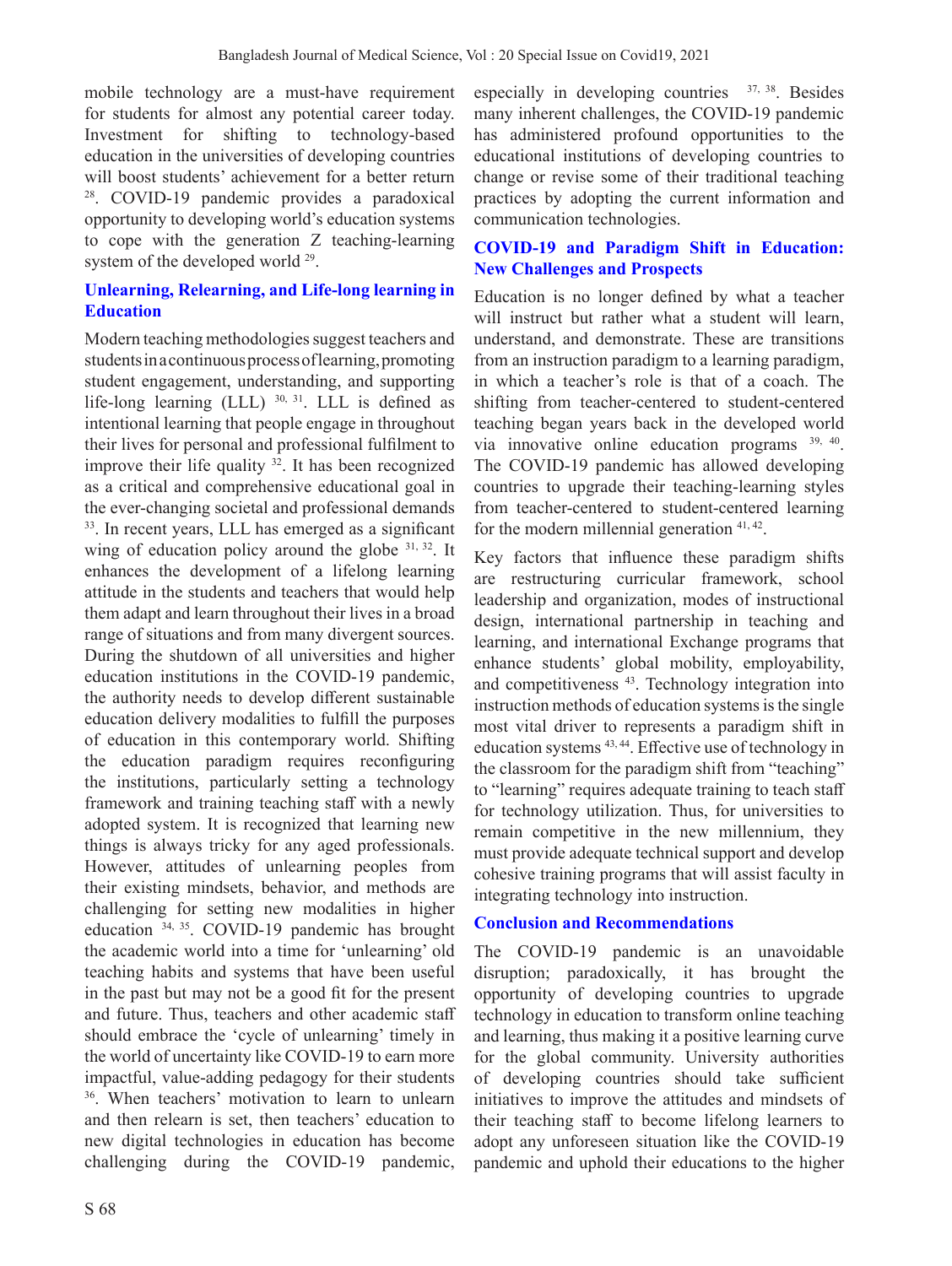high direction. Policymakers and the university authorities should develop the skills and competency of students and teachers in basic skills of digital technologies to prepare for a constantly changing world of work. Education and health are intrinsically linked. Quality education can improve health at individual and societal levels. Developed countries earn multifold and diversified more significant returns of investments from education. The government of developing countries should increase investment in competence development of science, technology,

engineering, and mathematics (STEM) education to ensure health, economy, and well-being for the present and future generations.

#### **Conflicts of interest and Funding**

The author declared no conflicts of interest, and the study had no funding.

#### **Acknowledgment**

The author is sincerely thankful to Professor Dr. Mainul Haque for his scholastic suggestions and review inputs for this article.

#### **References**

- 1. Abrams EM, Szefler SJ. COVID-19 and the impact of social determinants of health. *Lancet Respir Med*. 2020;**8(7)**:659-661. doi: 10.1016/S2213- 2600(20)30234-4.
- 2. Marinoni G, Van't Land H, Jensen T. The impact of Covid-19 on higher education around the world. *IAU Global Survey Report*. 2020. Available at https://www. iau-aiu.net/IMG/pdf/iau covid19 and he survey\_ report\_final\_may\_2020.pdf [Accessed August 08, 2021]
- 3. Godman B. Combating COVID-19: Lessons learnt particularly among developing countries and the implications. *Bangladesh Journal of Medical Science*. 2020; **19**, S103–S108. https://doi.org/10.3329/bjms. v19i0.48413
- 4. Huynh TLD. Does culture matter social distancing under the COVID-19 pandemic? *Saf Sci*. 2020;**130**:104872. doi: 10.1016/j.ssci.2020.104872.
- 5. Back A, Tulsky JA, Arnold RM. Communication Skills in the Age of COVID-19*. Ann Intern Med*.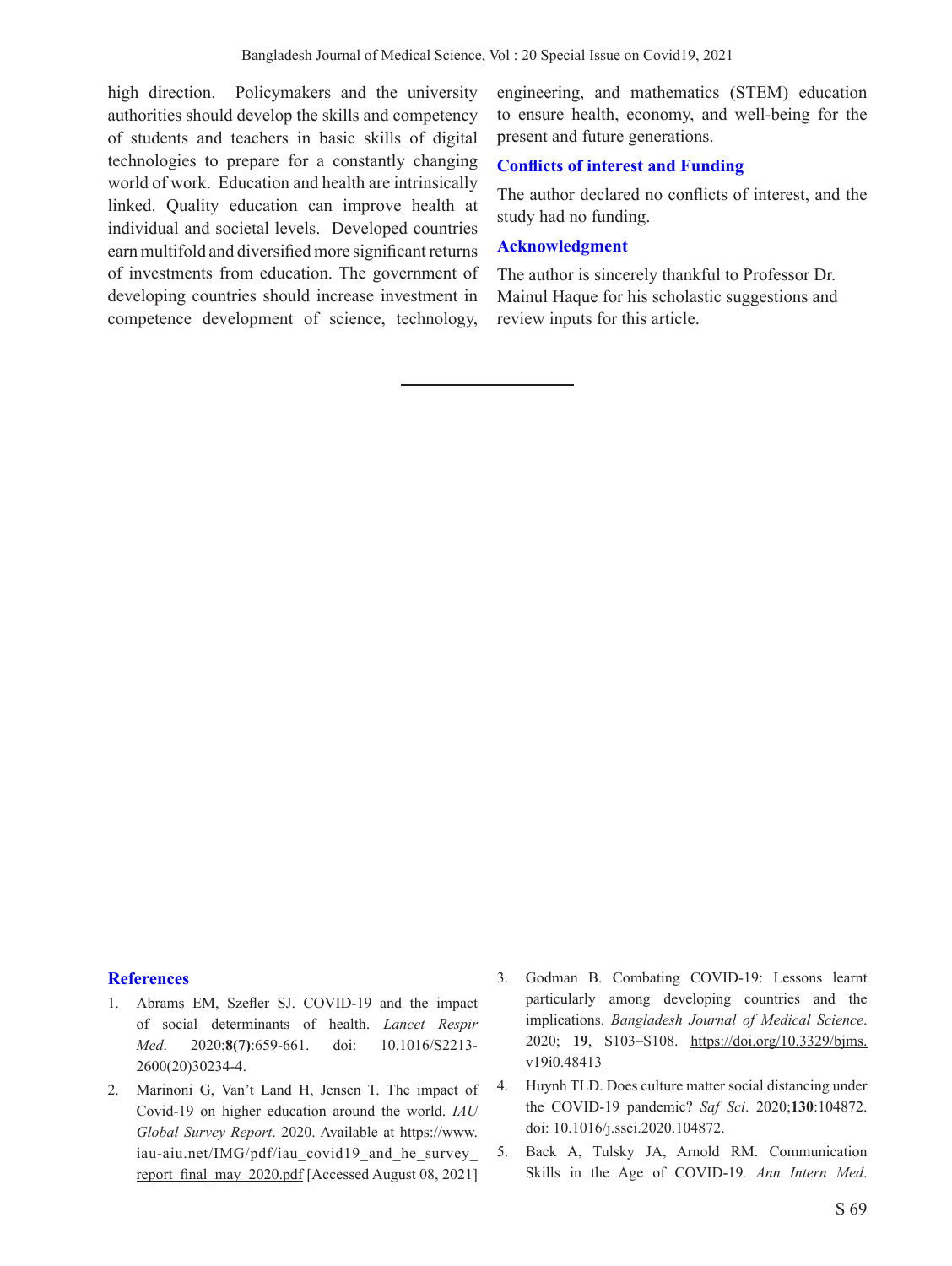2020;**172(11)**:759-760. doi: 10.7326/M20-1376.

- 6. Whitelaw S, Mamas MA, Topol E, Van Spall HGC. Applications of digital technology in COVID-19 pandemic planning and response. *Lancet Digit Health*. 2020;**2(8)**:e435-e440. doi: 10.1016/S2589- 7500(20)30142-4.
- 7. Rashid AA Rashid MRA, Yaman MN, Mohamad I. Teaching Medicine Online During the COVID-19 Pandemic: A Malaysian Perspective. *Bangladesh Journal of Medical Science*. 2020; **19**: S77–S81. https:// doi.org/10.3329/bjms.v19i0.48170.
- 8. Malik YS, Kumar N, Sircar S, Kaushik R, Bhat S, Dhama K, Gupta P, Goyal K, Singh MP, Ghoshal U, El Zowalaty ME, O R V, Yatoo MI, Tiwari R, Pathak M, Patel SK, Sah R, Rodriguez-Morales AJ, Ganesh B, Kumar P, Singh RK. Coronavirus Disease Pandemic (COVID-19): Challenges and a Global Perspective. *Pathogens*. 2020;**9(7)**:519. doi: 10.3390/pathogens9070519.
- 9. Liu YC, Kuo RL, Shih SR. COVID-19: The first documented coronavirus pandemic in history. *Biomed J*. 2020;**43(4)**:328-333. doi: 10.1016/j.bj.2020.04.007.
- 10. Sohrabi C, Alsafi Z, O'Neill N, Khan M, Kerwan A, Al-Jabir A, Iosifidis C, Agha R. World Health Organization declares global emergency: A review of the 2019 novel coronavirus (COVID-19). *Int J Surg*. 2020;**76**:71-76. doi: 10.1016/j.ijsu.2020.02.034.
- 11. World Health Organization. COVID-19 weekly epidemiological update, edition 50, 27 July 2021.2021. Available at https://apps.who.int/iris/ handle/10665/343387 [Accessed August 08, 2021]
- 12. Sarkar SH, Hossain SZ. (2018) Higher Education Systems and Institutions, Bangladesh. In: Teixeira P., Shin J. (eds) Encyclopedia of International Higher Education Systems and Institutions. Springer, Dordrecht. https://doi.org/10.1007/978-94-017-9553-1\_499-1 [Accessed August 08, 2021].
- 13. Kabir AH. Neoliberal hegemony and the ideological transformation of higher education in Bangladesh. *Critical Literacy: Theories and Practices*. 2012;**6(2)**:2- 15. Available at http://criticalliteracy.freehostia.com/ index.php?journal=criticalliteracy&page=article&op =viewFile&path%5B%5D=120&path%5B%5D=90 [Accessed August 08, 2021].
- 14. Ramachandran S. The COVID-19 Catastrophe in Bangladesh. 2020. Available at URL: https://thediplomat. com/2020/04/the-covid-19-catastrophe-in-bangladesh/. [Accessed August 08-2021]
- 15. World Health Organization. Bangladesh. COVID-19 Situation Report 4. 2020. Available at URL: https:// www.who.int/docs/default-source/searo/bangladesh/ covid-19-who-bangladesh-situation-reports/who-ban-

covid-19-sitrep-04.pdf?sfvrsn=69b6d931\_8 [Accessed August 08-2021]

- 16. World Health Organization. Bangladesh Situation. 2021. Available at https://covid19.who.int/region/searo/ country/bd [Accessed August 08-2021]
- 17. Haque M, Islam S, Iqbal S, Urmi UL, Kamal ZM, Rahman A, Kamal M, Haque M, Jahan I, Islam Z, Hossain MM, Murshid ME, Sefah I, Kurdi A, Godman B. Availability and price changes of potential medicines and equipment for the prevention and treatment of COVID-19 among pharmacy and drug stores in Bangladesh; findings and implications. *Bangladesh Journal of Medical Science*. 2020; **19**, S36–S50. https://doi.org/10.3329/bjms. v19i0.48106.
- 18. Chowdhury SR, Sunna TC, Sanjoy S. Response to COVID-19 in Bangladesh: Strategies to Resist the Growing Trend of COVID-19 in a Less Restricted Situation. *Asia Pac J Public Health*. 2020;**32(8)**:471- 472. doi: 10.1177/1010539520951689.
- 19. Viner RM, Russell SJ, Croker H, Packer J, Ward J, Stansfield C, Mytton O, Bonell C, Booy R. School closure and management practices during coronavirus outbreaks including COVID-19: a rapid systematic review. *Lancet Child Adolesc Health*. 2020;**4(5)**:397- 404. doi: 10.1016/S2352-4642(20)30095-X.
- 20. Bozkurt A, Jung I, Xiao J, Vladimirschi V, Schuwer R, Egorov G, et al. A global outlook to the interruption of education due to COVID-19 pandemic: Navigating in a time of uncertainty and crisis. *Asian Journal of Distance Education*. 2020;**15(1)**:1-126.
- 21. Teele SA, Sindelar A, Brown D, Kane DA, Thatte N, Williams RJ, Gueverra J, Wolbrink TA. Online education in a hurry: Delivering pediatric graduate medical education during COVID-19. *Prog Pediatr Cardiol*. 2021;**60**:101320. doi: 10.1016/j.ppedcard.2020.101320.
- 22. He S, Lai D, Mott S, Little A, Grock A, Haas MRC, Chan TM. Remote e-Work and Distance Learning for Academic Medicine: Best Practices and Opportunities for the Future. *J Grad Med Educ*. 2020;**12(3)**:256-263. doi: 10.4300/JGME-D-20-00242.1.
- 23. Brady AK, Pradhan D. Learning without Borders: Asynchronous and Distance Learning in the Age of COVID-19 and Beyond. *ATS Sch*. 2020;**1(3)**:233-242. doi: 10.34197/ats-scholar.2020-0046PS.
- 24. Khan MSH, Hasan M, Clement CK. Barriers to the introduction of ICT into education in developing countries: The example of Bangladesh. *International Journal of instruction*. 2012;**5(2)**.
- 25. O'Doherty D, Dromey M, Lougheed J, Hannigan A, Last J, McGrath D. Barriers and solutions to online learning in medical education - an integrative review. *BMC Med*